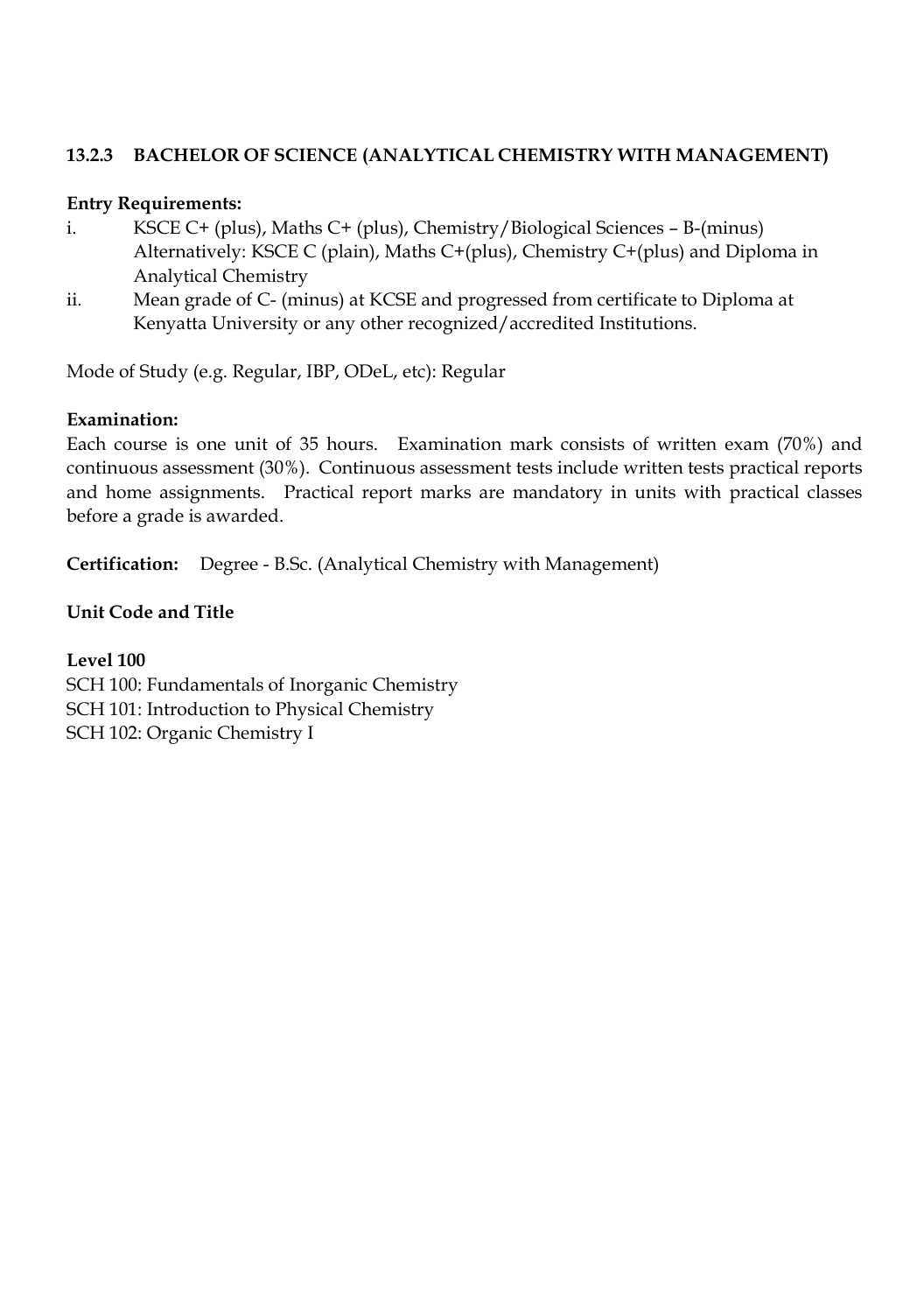SCH 104: Introduction to Laboratory Procedures and Classical Analysis SCH 106: Quality Assurance and Laboratory Management SMA 102: Basic Mathematics SMA 104: Calculus I SMA 160: Probability and Statistics BBA100: Business Studies BBA 101: Business Law I BBA 102: Principles of Management BAC 100: Fundamentals of Accounting I SCT 100: Fundamentals of Computing UCU Unit

### **Level 200**

SCH 200: Atomic Structure SCH 201: Chemical Thermodynamics SCH 202: Organic Chemistry II SCH 203: Theory of Spectroscopy Methods SCH 204: Separation Techniques SCH 207: Introduction to Computational Chemistry SMA 200: Calculus II SMA 260: Probability and Statistics BBA 200: Organizational Behaviour BBA 201: Principles of Marketing BAC 202: Cost Accounting I BAC 203: Business Finance I SCT 101: Programming Techniques UCU Unit

# **Level 300**

SCH 300: Comparative Study of S & P Block Elements SCH 301: Coordination and Organometallic Chemistry SCH 304: Introduction to Analytical Instrumentation SCH 305: Chemical Kinetics SCH 309: Introduction to Photochemistry SCH 310: Radiochemistry and Radiation Chemistry SCH 311: Organic Spectroscopy SCH 315: Concepts in Biotechnology SCH 320: Industrial/Institutional Attachment SCH 321: Research Methods BBA 300: Organizational Theory BBA 301: Human Resource Management I BBA 303: Marketing Strategies and Plans BAC 300: Management of Accounting I UCU Unit

# **Level 400**

SCH 400: Comparative Study of Transition Elements\* SCH 401: Electrochemistry\* SCH 403: Phase Equilibria\*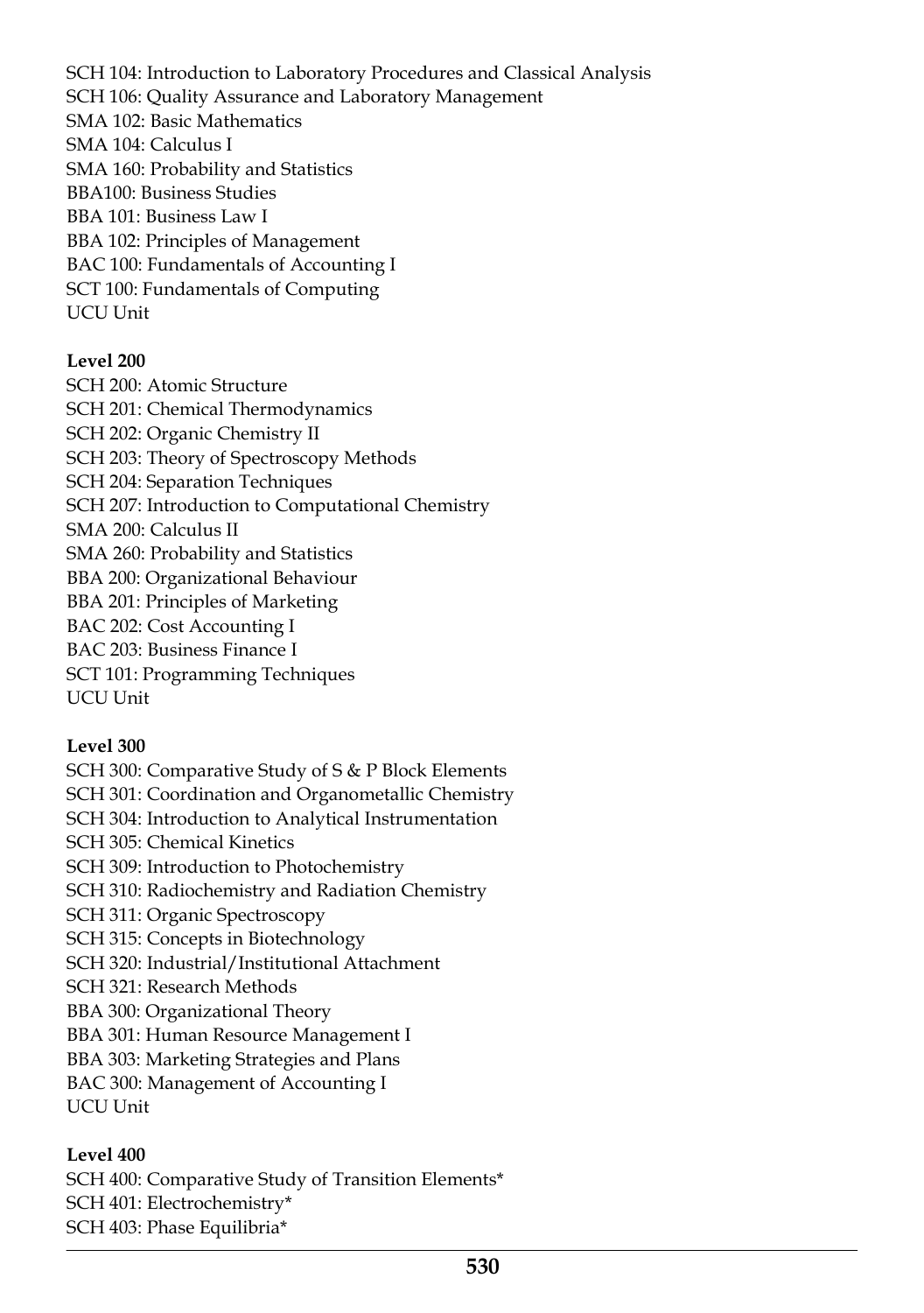SCH 406: Surface and Colloid Chemistry\*

SCH 407: Environmental Chemistry\*

SCH 409: Structural Chemistry

SCH 415: Computer Applications in Chemistry

SCH 416: Project

SCH 417: Spectroscopic Methods of Analysis\*

SCH 418: Non-Spectroscopic Methods of Analysis\*

SCH 422: Polymer Chemistry

BBA 400: Business Policy and Decisions

BBA 401: Company Law